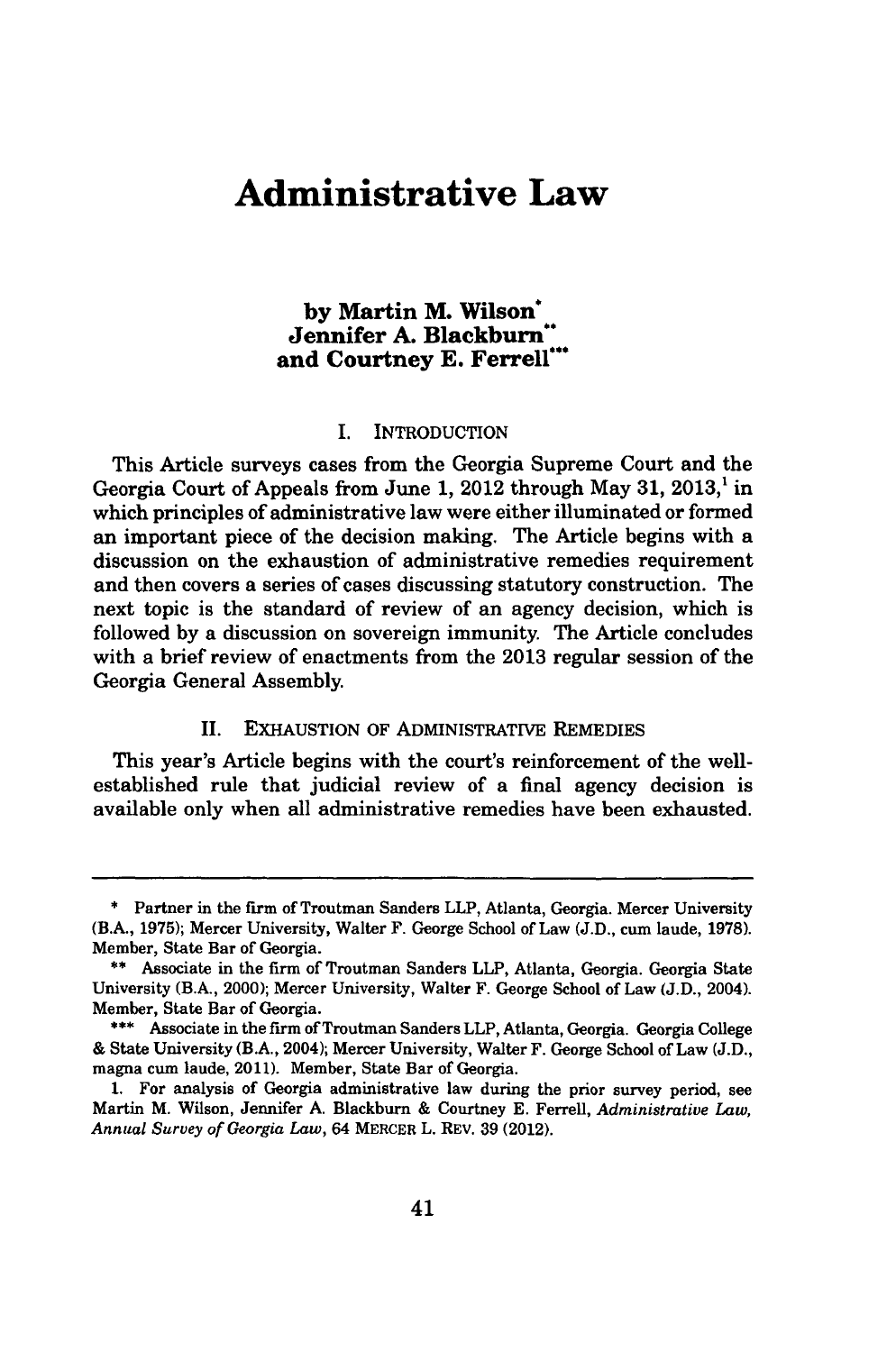In *Ass'n of Guineans in Atlanta, Inc. v. DeKalb County*<sup>2</sup> the supreme court affirmed the Superior Court of DeKalb County's dismissal of a constitutional challenge to a local zoning ordinance based on religion **by** the Association of Guineans in Atlanta (Association).? **A** landowner must raise all constitutional challenges to a zoning ordinance before the local governing body in order to afford the body the opportunity to amend the ordinance to bring it within constitutional limits.<sup>4</sup> Such a challenge cannot be made for the first time in superior court.<sup>5</sup> The Association alleged that it raised the constitutional challenges **by** verbally stating at the hearing before the DeKalb County Board of Commissioners (BOC) that it intended to use the property as a place of worship. However, the Association never used the words "constitutional" or "unconstitutional"-either verbally or in writing-at any time during the BOC hearing. The mere assertion that the Association intended to use the property as a place of worship was insufficient to give the BOC proper notice of a challenge to the constitutionality of the zoning<br>ordinance.<sup>6</sup> Accordingly, the Association failed to exhaust all the Accordingly, the Association failed to exhaust all the available administrative remedies, and the supreme court affirmed the superior court's dismissal of the constitutional challenge to the zoning ordinance.'

Similarly, in another case, the court of appeals held that the appellant, Excelsior Electrical Membership Corporation (Excelsior), also failed to exhaust its administrative remedies **by** not properly raising an issue in writing during administrative proceedings before the Georgia Public Service Commission **(PSC).'** Section **50-13-19(b)** of the Official Code of Georgia **(O.C.G.A.)?** provides that appeals of an agency decision should be made by written petition to be filed and served on all parties.<sup>10</sup> The petition should define the dispute, contain facts showing the petitioner is aggrieved, and include the ground on which the decision should be reversed or modified." Because Excelsior only raised the issue verbally

*11. Id.*

<sup>2.</sup> **292** Ga. **362, 738 S.E.2d** 40 **(2013).**

**<sup>3.</sup>** *Id.* at **362-63, 738 S.E.2d** at 41.

<sup>4.</sup> *Id.* (citing Shockley v. Fayette Cnty., **260** Ga. 489,490,396 **S.E.2d 883,884 (1990)).**

**<sup>5.</sup>** *Id.* at **363, 738 S.E.2d** at 41 (citing Cooper v. Unified Gov't of Athens-Clarke Cnty., **<sup>277</sup>**Ga. **360, 361, 589 S.E.2d 105, 107 (2003)).**

*<sup>6.</sup> Id.*

*<sup>7.</sup> Id.*

**<sup>8.</sup>** Excelsior Elec. Membership Corp. v. Ga. Pub. Serv. Comm'n, **322** Ga. **App. 687, 745 S.E.2d 870, 875 (2013).**

**<sup>9.</sup> O.C.G.A.** *§* **50-13-19(b) (2013).**

*<sup>10.</sup> Id.*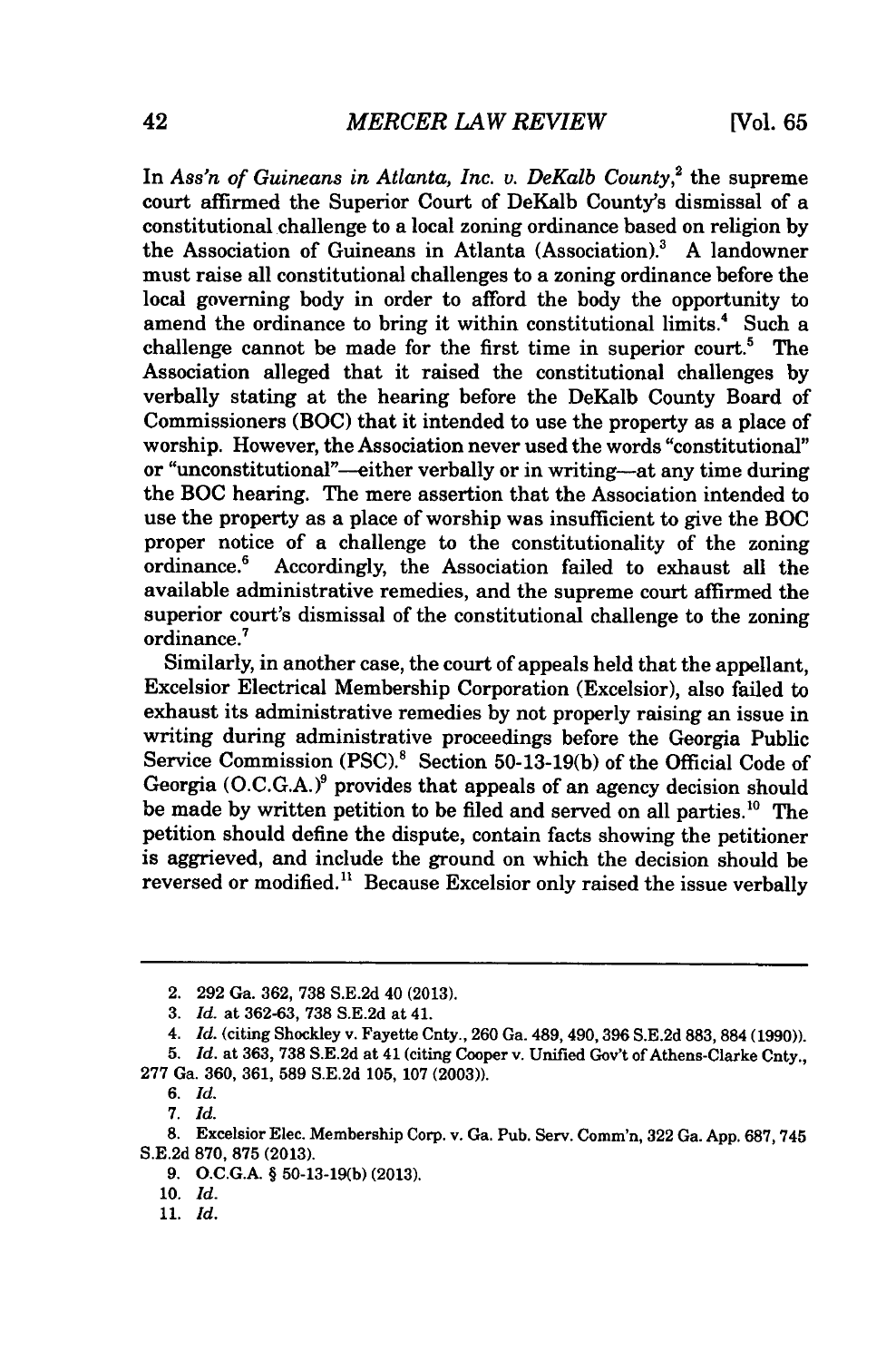before the **PSC** and not in writing, the issue was not properly raised, and the superior court correctly determined the issue was waived.<sup>12</sup>

While the exhaustion of administrative remedies requirement is wellsettled law, there are limited exceptions where the courts will find it futile, and therefore unnecessary, for petitioners to exhaust their administrative remedies. $^{13}$  The court of appeals considered whether the administrative remedies available to the Georgia Society of Ambulatory Surgery Centers **(GSASC)** were inadequate.'4 Where the administrative remedy available would result in loss of livelihood, the remedy is deemed inadequate under the law.<sup>15</sup> However, this is a very limited exception and is to be strictly construed.<sup>16</sup> GSASC's argument that administrative remedies were inadequate because its members could be criminally prosecuted for giving false information was not persuasive." The Georgia Department of Community Health **(DCH)** had procedures in place that were available to GSASC's members prior to the agency taking any final adverse action. Therefore adequate administrative remedies were available to aggrieved parties, and the exception did not apply.<sup>18</sup>

The futility exception to the doctrine of administrative exhaustion was considered in *Marietta Properties, LLC v. City of Marietta,"* where the court of appeals held the administrative remedy of applying to the zoning board for a permit was not futile.<sup>20</sup> Exhaustion of administrative remedies is futile only where additional administrative review would result in the same body deciding the same issue that is being appealed.2' Because Marietta Properties, **LLC** had never applied for a building permit, nor had the city denied such a permit, the court determined it would be premature for a superior court to rule on vested rights.22

**16.** *Moss,* **255** Ga. at 404, **339 S.E.2d** at **227.**

20. *Id.* at **188, 732 S.E.2d** at **106.**

22. *Id.*

*<sup>12.</sup> Excelsior,* **322** Ga. **App.** at **693,** 745 **S.E.2d** at **875.**

**<sup>13.</sup>** Ga. Soc'y of Ambulatory Surgery Ctrs. v. Ga. Dep't of Cmty. Health, **316** Ga. **App.** 433, 434, **729 S.E.2d 565, 566** (2012).

<sup>14.</sup> *Id.* at 433-34, **729 S.E.2d** at **565-66.**

**<sup>15.</sup>** *Id.* (citing Moss v. Cent. State Hosp., **255** Ga. 403, 404, 339 **S.E.2d 226,227 (1986)).**

**<sup>17.</sup>** *Ga. Soc'y ofAmbulatory Surgery Ctrs.,* **316** Ga. **App.** at 434 **n.1, 729 S.E.2d** at **566** n. **1.**

**<sup>18.</sup>** *Id.* at 434, **729 S.E.2d** at **566.**

**<sup>19. 319</sup>** Ga. **App.** 184, **732 S.E.2d** 102 (2012).

<sup>21.</sup> *Id.*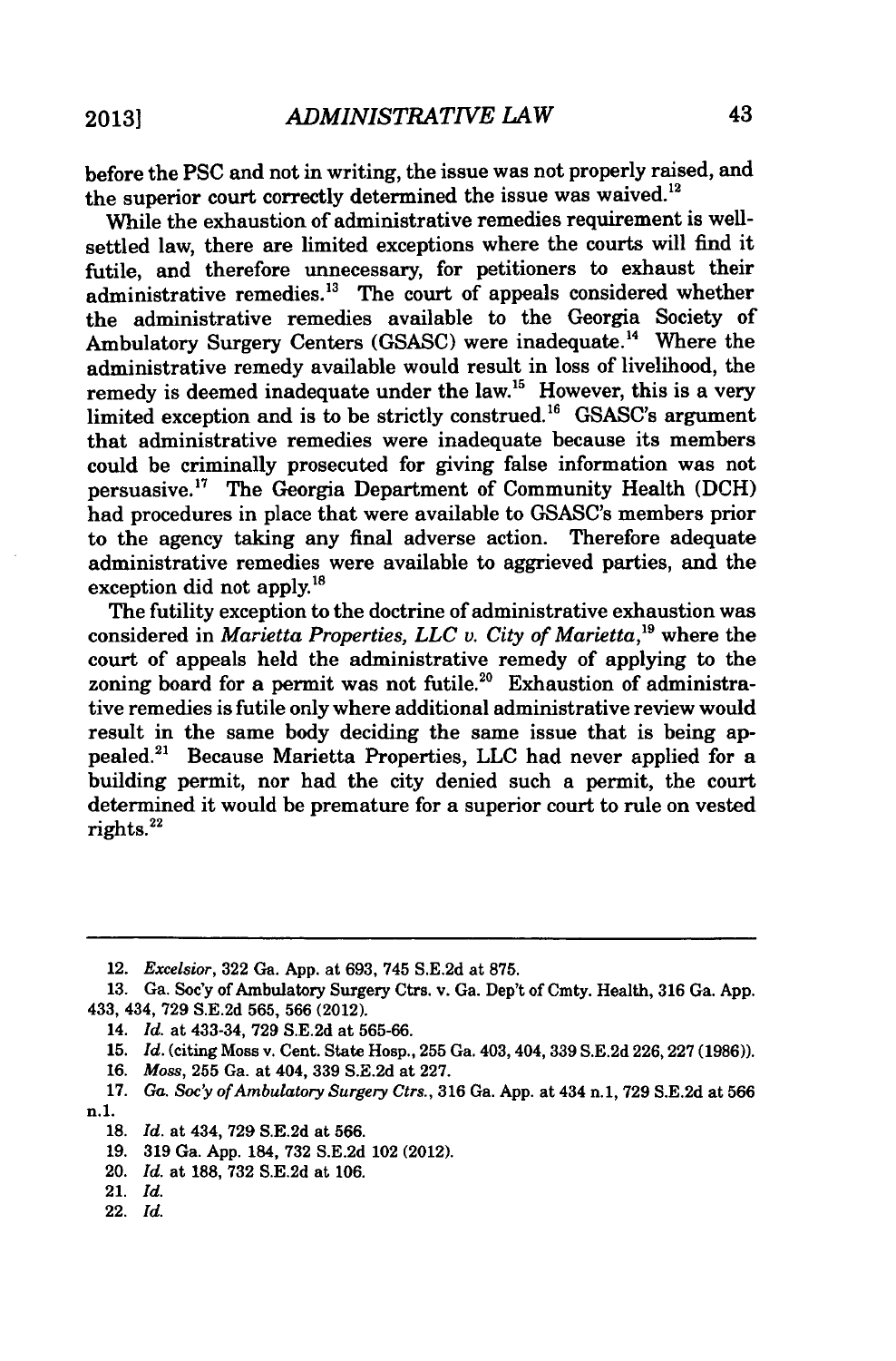#### III. STATUTORY **CONSTRUCTION**

The next series of cases explores the long-standing rules of statutory construction. In *Brantley Land & 7Tmber, LLC v. W & D Investments,* Inc.<sup>23</sup> the court of appeals looked to determine whether the Superior Court of Brantley County properly interpreted the statute as it related to the underlying case. $^{24}$  The goal of statutory interpretation is to determine the legislative purpose.<sup>25</sup> When the text of the statute is plain and has but one reasonable meaning, the court must follow the meaning of those words; however, if the text is ambiguous, the court must construe the statute based on its legislative purpose and intent.<sup>26</sup> Because the text of the statute at issue was "perfectly plain, and its meaning [was] neither absurd, impossible [to enforce], or unreasonable," the court determined there was no need to defer to the legislative history of the statute.

The court of appeals got "down and dirty" with an in-depth look at statutory interpretation in a case focusing on water-quality issues. In *Upper Chattahoochee Riverkeeper, Inc. v. Forsyth County.*<sup>28</sup> the court reviewed the Superior Court of Forsyth County's interpretation of Georgia's water-quality anti-degradation rule.<sup>29</sup> On appeal, the interpretation of a statute or regulation is a question of law and requires a de novo review.<sup>30</sup> The basic rules of statutory construction require the court to look at the plain language of the statute to determine the meaning and to read the words in the context of the whole regulation rather than in isolation.<sup>31</sup> Furthermore, the court must defer to the agency's interpretation and enforcement.<sup>32</sup> Applying these rules, the court held that the administrative law judge incorrectly interpreted the statute at issue and affirmed the superior court's reversal of that decision.<sup>33</sup>

In the final case in this section, the court applied the rules of statutory interpretation to the award of attorney fees. *Lakeview Behavioral*

- 24. *Id.* at **279, 729 S.E.2d** at 460.
- **25.** *Id.*
- **26.** *Id.*
- **27.** *Id.* at **280-81, 729 S.E.2d** at 461 (quoting Kerese v. State, **10** Ga. **95, 97 (1851)).**
- **28. 318** Ga. **App.** 499, 734 **S.E.2d** 242 (2012).
- **29.** *Id.* at **500,** 734 **S.E.2d** at 244.
- **30.** *Id.* at **502,** 734 **S.E.2d** at 245.
- **31.** *Id.*
- **32.** *Id.*
- **33.** *Id.* at 504, 734 **S.E.2d** at 246-47.

**<sup>23. 316</sup>** Ga. **App. 277, 729 S.E.2d** 458 (2012).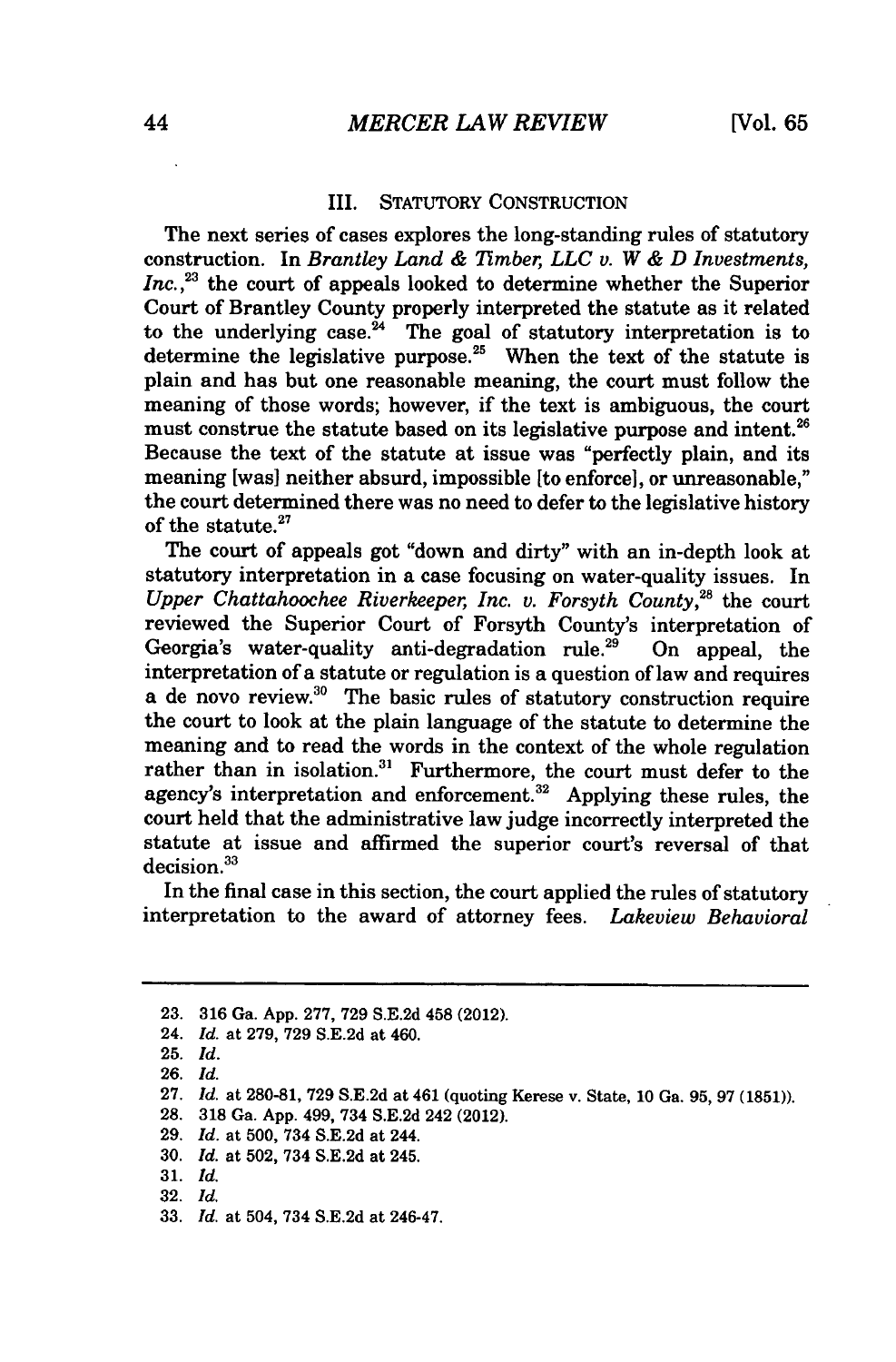*Health System, LLC v. UHS Peachford, LP*<sup>34</sup> centers on the Superior Court of Fulton County's interpretation of the jurisdictional exception to O.C.G.A. § 31-6-44.1(c)'s<sup>35</sup> mandatory award of attorney fees.<sup>36</sup> Applying the standard rules of statutory construction, the court of appeals examined what the legislature intended **by** the term "jurisdiction" in reference to the DCH.<sup>37</sup> In interpreting statutes, courts must presume the legislature "meant what it said and said what it meant."38 To do so, the court must try to discern the legislative intent from both the plain terms of the language used as well as the legislative history surrounding the statute, reviewing both in the context of the statutory scheme as a whole. $39$  Construing the statutory provisions together, the court determined the legislature intended that a jurisdictional challenge to the **DCH** question whether the **DCH** has the power to act in a given situation, rather than how it actually acted in that situation.<sup>40</sup>

## IV. **STANDARD** OF REVIEW

Although Georgia courts have recognized the doctrine of collateral estoppel in criminal as well as civil cases, $41$  it was unclear until this year whether administrative proceedings in Georgia could have a preclusive effect on subsequent criminal proceedings. In *Malloy v.* State,<sup>42</sup> the supreme court evaluated this issue and held that a determination made in an administrative proceeding will not preclude later criminal charges.<sup>43</sup> The court noted that administrative decisions are generally not granted the effect of collateral estoppel in later judicial proceedings unless the following requirements are met:

**(1)** both proceedings involve the same parties **... ;** (2) the issue was actually litigated and determined in the first proceeding, **(3)** the determination was essential to the judgment in the first proceeding;

**37.** *Id.* (quoting **O.C.G.A.** *§* 31-6-44.1(c)).

<sup>34.</sup> **321** Ga. **App. 820,** 743 **S.E.2d** 492 **(2013).**

**<sup>35.</sup> O.C.G.A.** *§* 31-6-44.1(c) (2012).

**<sup>36.</sup>** *Lakeview Behavioral Health Sys., LLC,* **321** Ga. **App.** at **822,** 743 **S.E.2d** at 494.

**<sup>38.</sup>** *Id.* at **823,** 743 **S.E.2d** at 495 (quoting Citibank **(S.D.),** N.A. v. Graham, **315** Ga. **App.** 120, 122, **726 S.E.2d 617, 619** (2012)).

*<sup>39.</sup> Id.*

<sup>40.</sup> *Id.* at **825,** 743 **S.E.2d** at **496-97.**

<sup>41.</sup> *See, e.g.,* Waldroup v. Greene Cnty. Hosp. Auth., **265** Ga. 864, **866,** 463 **S.E.2d 5,** *7* **(1995)** (civil case); Lindsey v. State, **227** Ga. 48, **52, 178 S.E.2d 848, 851 (1970)** (criminal case); Harris v. State, **193** Ga. **109, 119, 17 S.E.2d 573, 580** (1941) (criminal case).

<sup>42.</sup> **293** Ga. **350,** 744 **S.E.2d 778 (2013).**

<sup>43.</sup> *Id.* at **353,** 744 **S.E.2d** at **782.**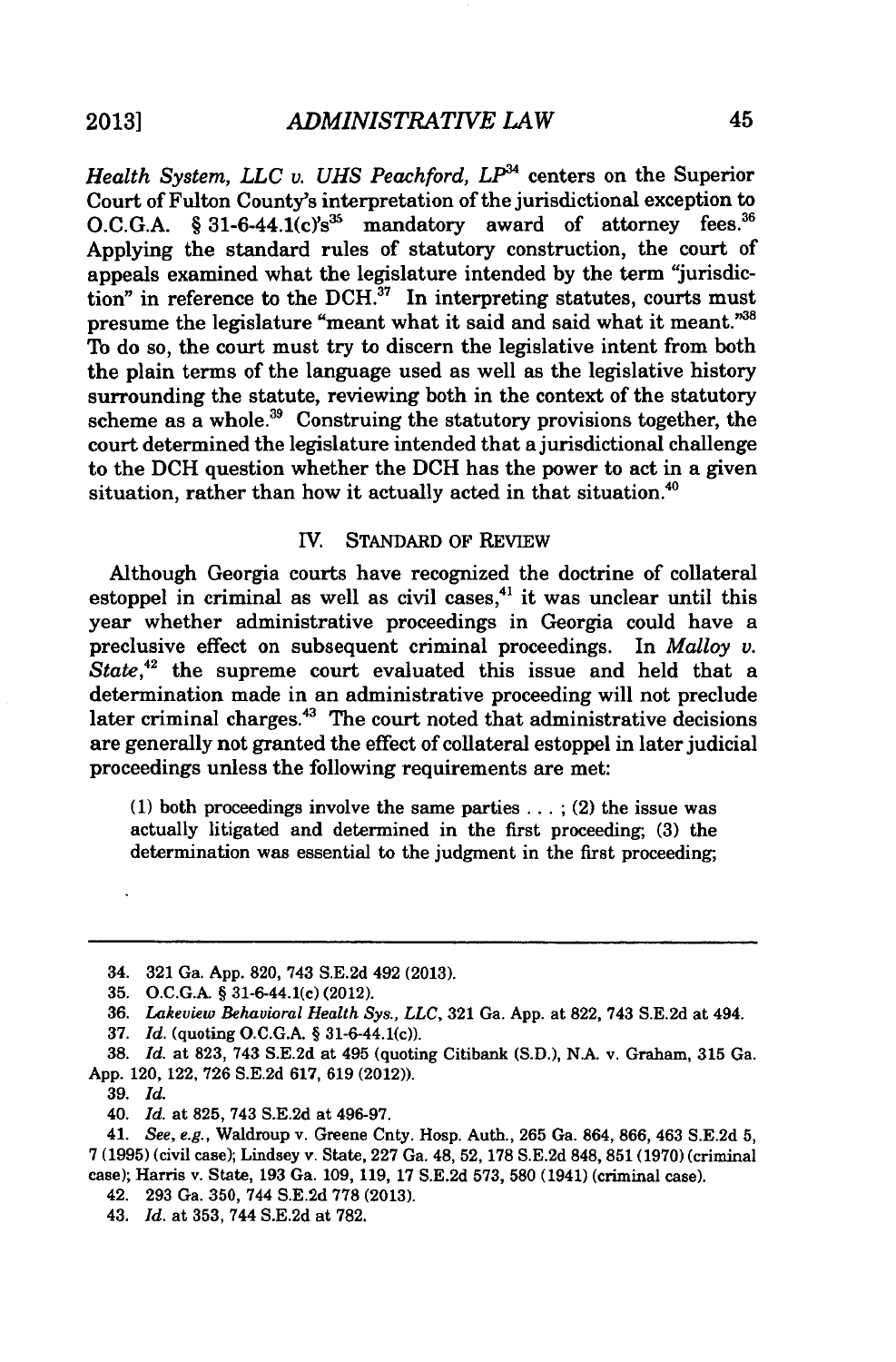and (4) the party against whom the doctrine is asserted had a full opportunity to litigate the issue in question."

Applying these prerequisites, Georgia courts have held that questions of fact ruled upon **by** an administrative body are precluded from being relitigated in later civil suits.<sup>45</sup> Malloy asserted that the requirements for the application of collateral estoppel were met, mandating preclusion of his criminal matter; however, the court disagreed, holding that the fourth requirement was not met.46

Noting the differences in the nature and purpose of an administrative and criminal proceeding, the court determined the State lacked a full opportunity to litigate whether the appellant knowingly and willfully committed fraud. $47$  Therefore, the court held that the determination made in Malloy's favor in the administrative proceeding would not preclude later criminal charges.<sup>48</sup>

In *Laskar v. Board of Regents of the University System of Georgia,"9* the court of appeals evaluated the differences between quasi-judicial and administrative functions in the context of a hearing committee's recommendation for the termination of employment of Joy Laskar, a university professor.<sup>50</sup> The court noted that "the first step in weighing" whether a trial court properly can hear a petition for certiorari is to determine whether the petition is seeking review of a judicial or quasijudicial action or merely an administrative one.<sup>"51</sup> Generally, the difference between an administrative action and a judicial or quasijudicial action turns on whether the parties were granted notice and the opportunity to be heard. $52$ 

During the employment review, Laskar was given notice of the hearing, the right to counsel, and the right to present testimony and evidence, after which the hearing committee made its findings and recommendation.<sup>53</sup> However, the findings and recommendation were

- 47. *Id.* at **357-58,** 744 **S.E.2d** at **784-85.**
- 48. *Id.* at **358,** 744 **S.E.2d** at **785.**
- 49. **320** Ga. **App.** 414, 740 **S.E.2d 179 (2013).**
- **50.** *Id.* at 414-16, 740 **S.E.2d** at **180-81.**
- **51.** *Id.* at 416, 740 **S.E.2d** at **181.**
- **52.** *Id.*
- **53.** *Id.* at 418, 740 **S.E.2d** at **182.**

<sup>44.</sup> *Id.* at 354, 744 **S.E.2d** at **783** (citing Swain v. State, **251** Ga. **App. 110, 113, 552 S.E.2d 880, 882-83** (2001)).

<sup>45.</sup> Id. at **355,** 744 **S.E.2d** at **783** (citing Jordan v. Bd. of Pub. Safety, **253** Ga. **App. 339,** 342, **559 S.E.2d 94,97** (2002); Blackwell v. Ga. Real Estate Comm'n, **205** Ga. **App.** 233,234, 421 **S.E.2d 716, 717-18 (1992)).**

*<sup>46.</sup> Id.* at **355, 358,** 744 **S.E.2d** at **783, 785.**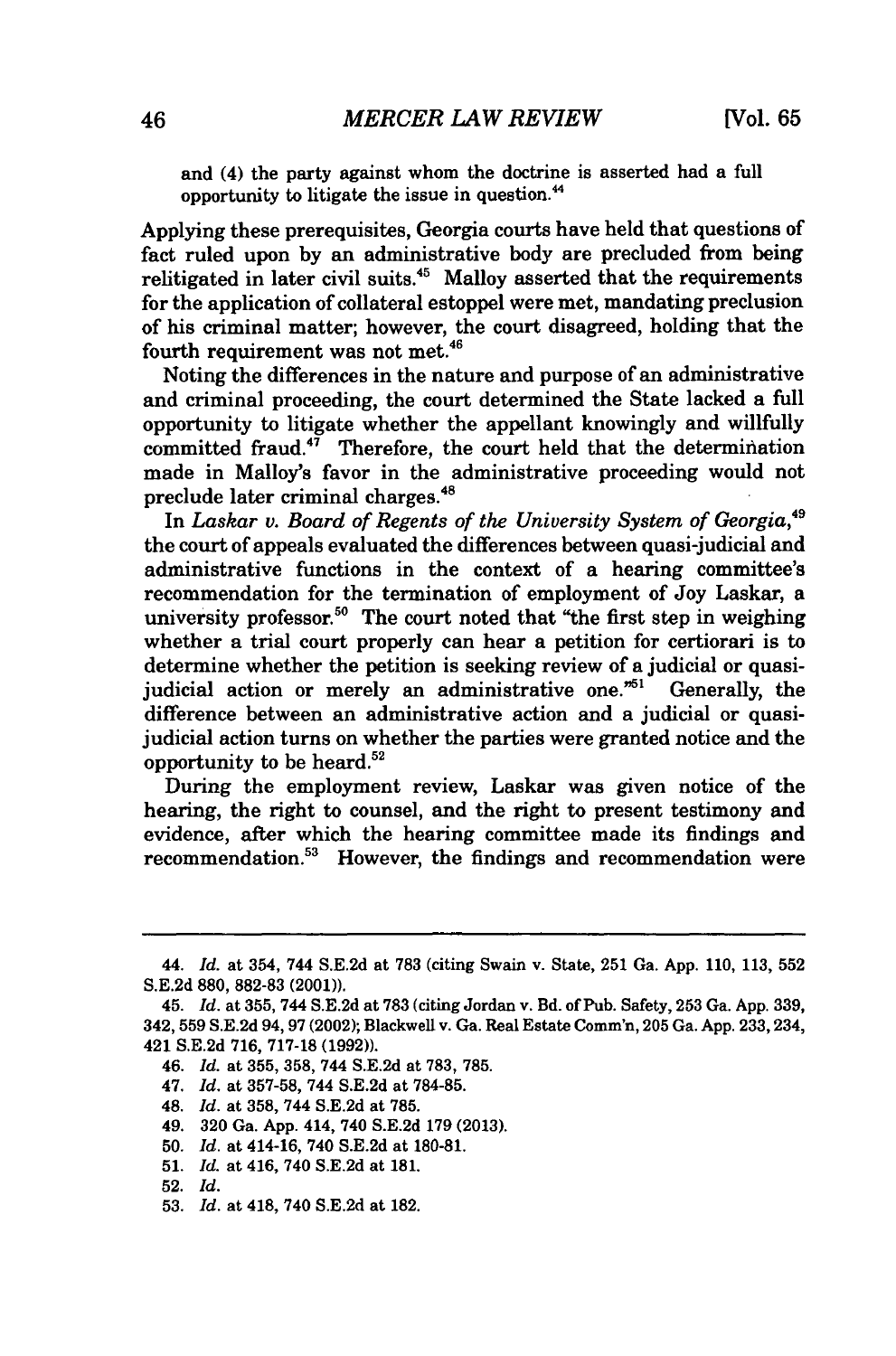not binding on the faculty member.<sup>54</sup> Rather, the decision to terminate employment was left to the university president, who was not required to follow the hearing committee's recommendation.<sup>55</sup> The court held that "the final act resulting in Laskar's discharge was not the [hlearing (c]ommittee's report, but rather the president's finding that good cause existed to revoke Laskar's tenure and terminate his employment, and that decision was an administrative one.<sup> $m66$ </sup> Despite the procedures for notice and hearing being present in Laskar's case, the court of appeals held that the function of the hearing committee's findings and recommendation, the president's decision, and the Board of Regents' subsequent review of the president's decision was administrative in nature.<sup>57</sup> Therefore, the Superior Court of Fulton County properly dismissed for lack of jurisdiction.<sup>58</sup>

#### V. **SOVEREIGN** IMMUNITY

**By** overruling its previous holding in *Keenan v. Plouffe,"* the supreme court provided clarity surrounding official immunity as it relates to physicians acting within the scope of their employment. $60$  In *Shekhawat v. Jones,61* the court granted certiorari to determine whether physicians employed as faculty members at the Medical College of Georgia were entitled to official immunity related to the treatment of a newborn.<sup>62</sup> The court of appeals determined that a genuine issue of material fact existed regarding whether the physicians were acting within the scope of their employment in treating the child.<sup>63</sup>

The supreme court noted that Georgia's "appellate jurisprudence on official immunity in the context of state-employed physicians has for the past decade and a half strayed considerably from [a] straightforward analysis," and that the "genesis of this misguided path was this [clourt's opinion in *Keenan v. Plouffe.*<sup>764</sup> The court in *Keenan* held that a stateemployed physician did not enjoy official immunity because his conduct in treating patients called for "'the exercise of his medical (as opposed to governmental) discretion' and involved 'distinct obligations to [the

- **60.** Shekhawat v. Jones, **293** Ga. 468, 746 **S.E.2d 89 (2013).**
- **61. 293** Ga. 468, 746 **S.E.2d 89 (2013).**
- **62.** *Id.* at **468-69,** 746 **S.E.2d** at **90.**
- **63.** *Id.* at 468, 746 **S.E.2d** at **90.**
- 64. *Id.* at 471, 746 **S.E.2d** at **92.**

<sup>54.</sup> *Id.*

**<sup>55.</sup>** *Id.*

**<sup>56.</sup>** *Id.* at 420, 740 **S.E.2d** at 184.

**<sup>57.</sup>** *Id.* at 419-20, 740 **S.E.2d** at **183-84.**

**<sup>58.</sup>** *Id.* at 421, 740 **S.E.2d** at **185.**

**<sup>59. 267</sup>** Ga. **791,** 482 **S.E.2d 253 (1997).**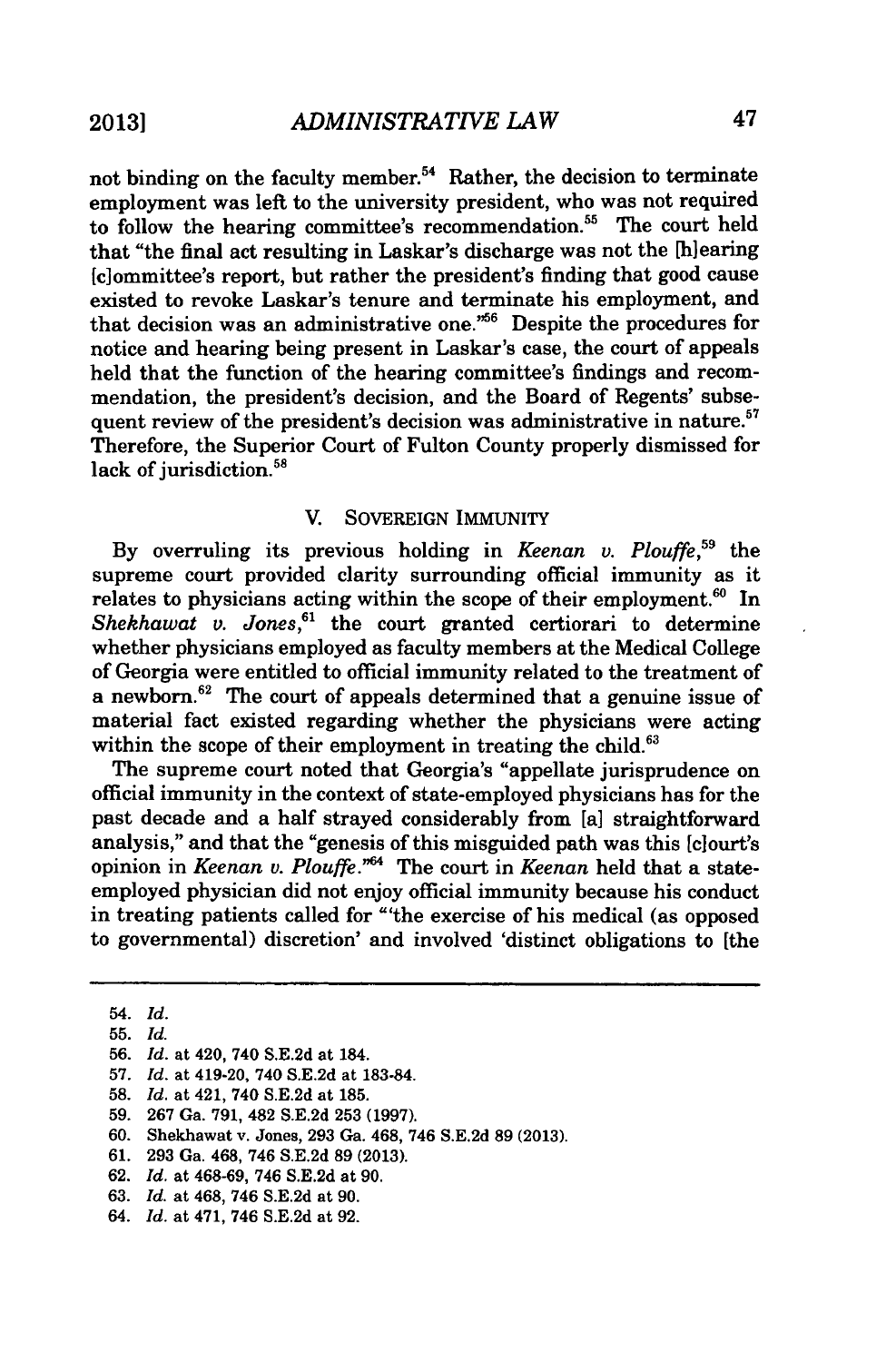patient) that were independent of his official state duties."<sup>65</sup> This led the court to determine that the physician was not acting within the scope of his official state duties in treating the patient. $66$  However, in *Keenan,* the court posed an important (but confusing) caveat, stating that because the case involved the exercise of medical discretion

on a private-pay patient that was not controlled **by** the government employer or **by** statute, [they did not need to] consider whether immunity is appropriate for state-employed physicians who are required to treat particular patients, or who are alleged to have violated governmental, as opposed to medical, responsibilities, or whose medical discretion is controlled or impacted **by** governmental standards or constraints.<sup>67</sup>

Since the *Keenan* decision, courts have struggled with the scope and application of its holding. Shortly after *Keenan,* the court held that the "key factor in *Keenan* [that] prevented reliance on official immunity was that the patient was a private patient."68 More recently, the court of appeals interpreted *Keenan* as holding that official immunity is abrogated only where the state-employed physicians are treating privatepay patients and those patients have sought care from those particular physicians, rather than simply from the state facilities at which they worked.<sup>69</sup>

The court in *Shekhawat* determined that *post-Keenan* cases have shown that the straightforward official immunity analysis for stateemployed physicians had "devolved from the straightforward 'scope of employment' test to a convoluted analysis examining the nature of the discretion exercised, the identity of those to whom duties are owed, and the payment sources and arrangements involved."<sup>70</sup> In *Keenan*, the court had "conflated the test for official immunity with that for sovereign immunity in distinguishing between medical and governmental discretion and between the physician's duty to the patient and his duty to the [s]tate."" With the rationale of *Keenan* effectively dismantled, the court held that the analysis of a physician's official immunity under the Georgia Tort Claims Act **(GTCA)"** "shall proceed exclusively on the

**<sup>65.</sup>** *Id.* (alterations in orginal) (quoting *Keenan,* **267** Ga. at 793, 796,482 S.E.2d at 255, **257).**

*<sup>66.</sup> Keenan,* **267** Ga. at **795,** 482 **S.E.2d** at **257.**

*<sup>67.</sup> Id.* at **796** n.17, 482 **S.E.2d** at **257** n.17.

**<sup>68.</sup>** Harry v. Glynn Cnty., **269** Ga. **503, 505, 501 S.E.2d 196, 199 (1998).**

**<sup>69.</sup>** Porter v. Guill, **298** Ga. **App. 782, 786-87, 681 S.E.2d 230,** 233-34 **(2009).**

**<sup>70.</sup>** *Shekhawal,* **293** Ga. at **472-73,** 746 **S.E.2d** at **92-93.**

**<sup>71.</sup>** *Id.* at 473, 746 **S.E.2d** at **93.**

**<sup>72.</sup> O.C.G.A.** ch. **50-21 (2009 &** Supp. 2012).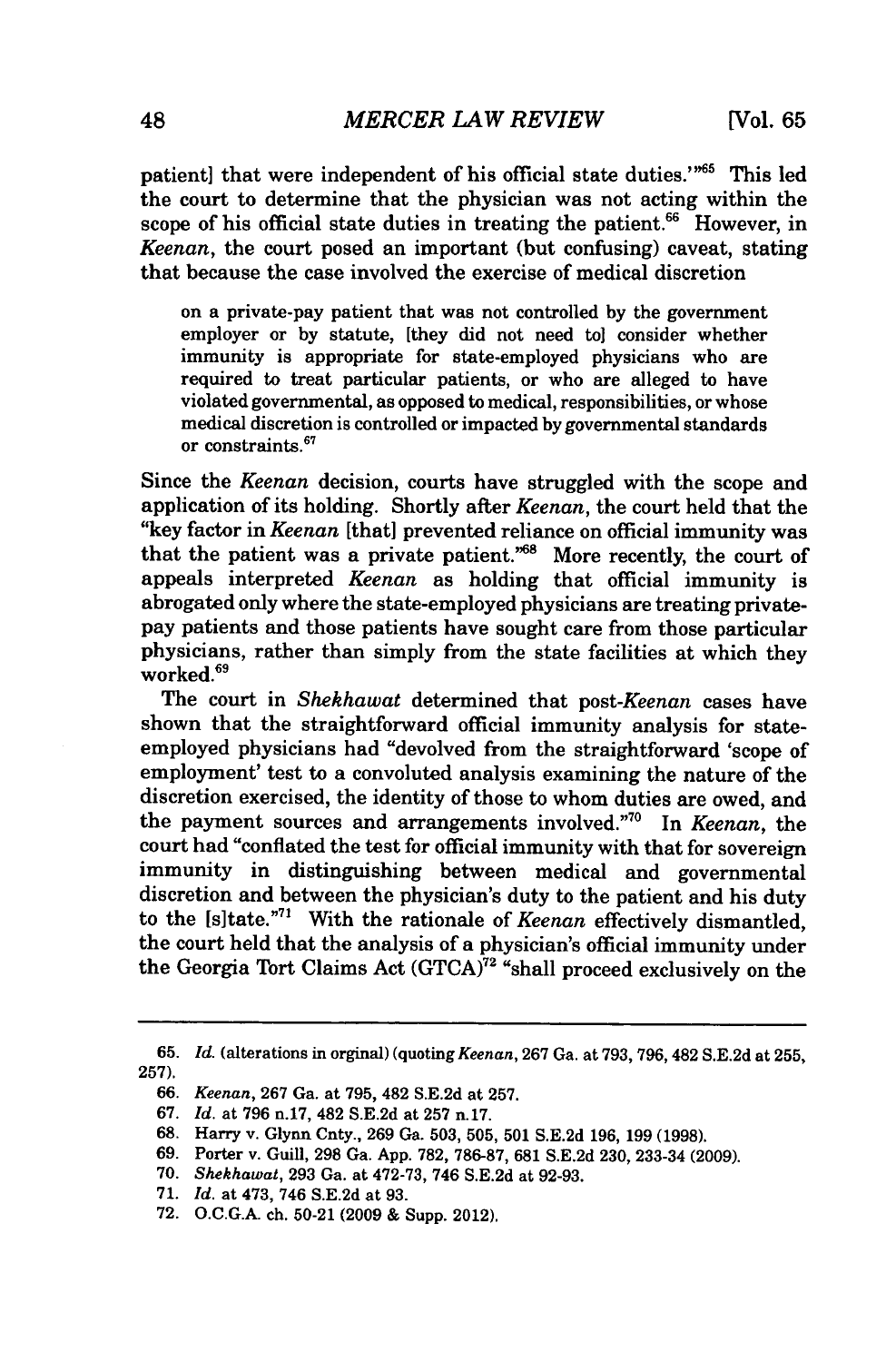basis of whether the physician was acting within the scope of his state employment in performing the treatment that is the subject of the malpractice action."<sup>73</sup> Under that analysis, the court held that the physicians were acting within the scope of their employment and were entitled to official immunity.74

In *DeKalb County School District v. Gold (Gold)*,<sup>75</sup> the court of appeals evaluated the claims of county teachers who brought suit after the school district suspended its contributions to the employee annuity plan.76 While there is no blanket waiver of sovereign immunity in declaratory judgment actions, declaratory judgments against the state have been recognized in certain contexts.<sup>7</sup>

The teachers argued that the declaratory-judgment claim was sustainable because it arose from the breach of a written contract.<sup>78</sup> The teachers pointed to the court's decision in *Upper Oconee Basin Water Authority v. Jackson County (Upper Oconee)<sup>79</sup> to support this argu*ment.<sup>80</sup> In that case, in evaluating whether the water authority had breached an inter-governmental water-supply contract, the court noted that the state constitution specifically waived immunity for "any action *ex contractu* for the breach of any written contract."" In *Upper Oconee,* the court, relying on the plaintiff's claim for breach of the agreement and explaining that "the fact that [Jackson County] hald] expressly asked for the [Upper Oconee Basin Water] Authority's obligations under the [a] greement to be determined and enforced [did] not change the essential nature of the claim," held that the Superior Court of Jackson County did not err in refusing to dismiss the county's lawsuit on the basis of sovereign immunity.<sup>82</sup>

However, the court noted that because the teachers in *Gold,* unlike the parties in *Upper Oconee,* sought to recover damages for the breach of the contract and desired a clarification about school system budgeting "moving forward," the relief sought **by** the teachers went "far beyond an

- *77. Id. at* **637,** 734 **S.E.2d** at 471.
- **78.** *Id. at* **637-38,** 734 **S.E.2d** at 471.
- **79. 305** Ga. **App.** 409, **699 S.E.2d 605** (2010).
- **80.** *Gold,* **318** Ga. **App.** at **637-38,** 734 **S.E.2d** at 471.

**81.** *Upper Oconee,* **305** Ga. **App.** at 412-13, **699 S.E.2d** at **608** (emphasis added for style) (quoting **GA. CONST.** art. **I,** *§* 2, **1** 9(c)).

**<sup>73.</sup>** Shekhawat, **293** Ga. at 474, 746 **S.E.2d** at **93.**

*<sup>74.</sup> Id.*

**<sup>75. 318</sup>** Ga. **App. 633,** 734 **S.E.2d** 466 (2012).

*<sup>76.</sup> Id. at* **633,** 734 **S.E.2d** at 468.

**<sup>82.</sup>** *Id.* at 413, **699 S.E.2d** at **608.**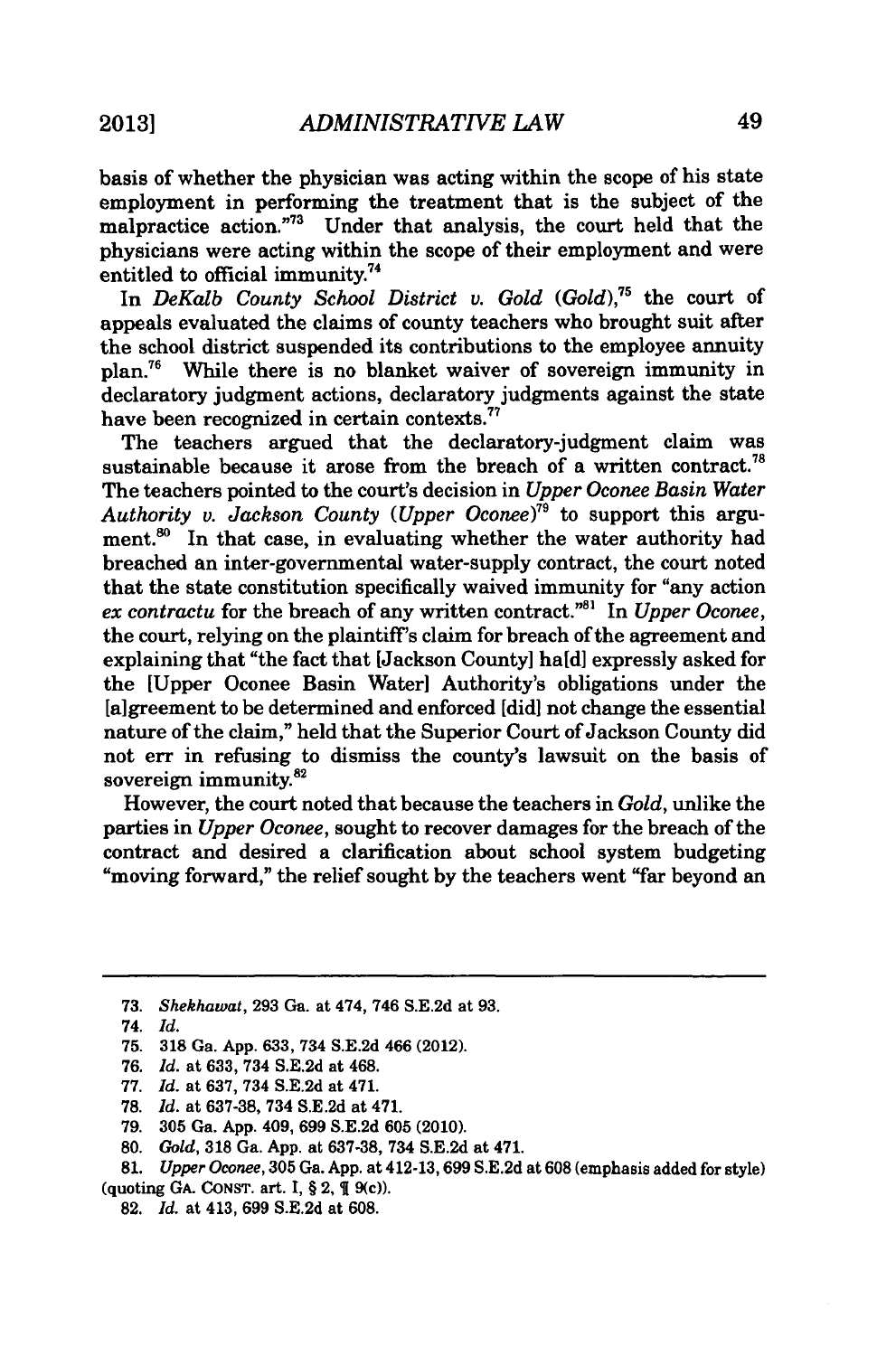'action *ex contractu* for the breach of any written contract.'"<sup>83</sup> As such, the teachers could not rely on *Upper Oconee* to show that the State had waived its immunity to their declaratory judgment action.<sup>84</sup> The court held that because sovereign immunity barred the teachers' "claims for declaratory judgment, money had and received, unjust enrichment, promissory estoppel, and conversion," the Superior Court of DeKalb County should have dismissed these claims.<sup>85</sup>

As for the teachers' claims for breach of contract and the associated implied covenant of good faith and fair dealing, the trial court did not err when it denied the school district's motion to dismiss those claims.<sup>86</sup> This rested on the fact that "the legislative acts of the [school board in] establishing a retirement plan for the [s]chool [d]istrict employees may become part of the employees' contract of employment."87 Because the school board had resolved in **1979** to give its employees two years' notice before terminating or reducing funding to the plan, the court held that the teachers could possibly introduce evidence sufficient to warrant a grant of relief for breach of a written contract.<sup>88</sup>

In *Lockhart v. Board of Regents of the University System of Georgia,'* the court of appeals distinguished between a claim for assault and battery, which is excepted from the GTCA's waiver of sovereign immunity, and a claim for negligence, which falls under the GTCA's general waiver of immunity.<sup>90</sup> In that case, Lockhart sought dental treatment from Dr. Nelson, a dentist at the Medical College of Georgia School of Dentistry. Lockhart believed the dentist was going to place implants in her upper left jaw, but the dentist also drilled down several of her bottom teeth and installed temporary crowns. Dr. Nelson told the patient that someone from his office would call Lockhart when she needed to return to the office to have permanent crowns installed, but no one followed up with the patient. After four months, Lockhart contacted the dental clinic. However, **by** that time, her lower teeth had turned to "bloody, stubby, soft-looking things." $91$ 

Prior to the decision in *Lockhart,* no Georgia appellate case had examined the technical battery of unauthorized medical touching in the

**86.** *Id.* at 634, 734 **S.E.2d** at 469.

**<sup>83.</sup>** *Gold,* **318** Ga. **App.** at **638-39,734 S.E.2d** at 472 (emphasis added for style) (quoting GA. CONST. art. I, § 2, ¶ 9(c)).

<sup>84.</sup> *Id.* at **639,** 734 **S.E.2d** at 472.

**<sup>85.</sup>** *Id.* at **633-34,** 734 **S.E.2d** at **468-69.**

**<sup>87.</sup>** *Id.* at 644, 734 **S.E.2d** at 476.

**<sup>88.</sup>** *Id.* at 644-45, 734 **S.E.2d** at 476.

**<sup>89. 316</sup>** Ga. **App. 759, 730 S.E.2d** 475 (2012).

**<sup>90.</sup>** *Id.* at **760, 730 S.E.2d** at **477** (citing **O.C.G.A. §§ 50-21-23,** -24(7) **(2009)).**

**<sup>91.</sup>** *Id.* at **759, 730 S.E.2d** at 476.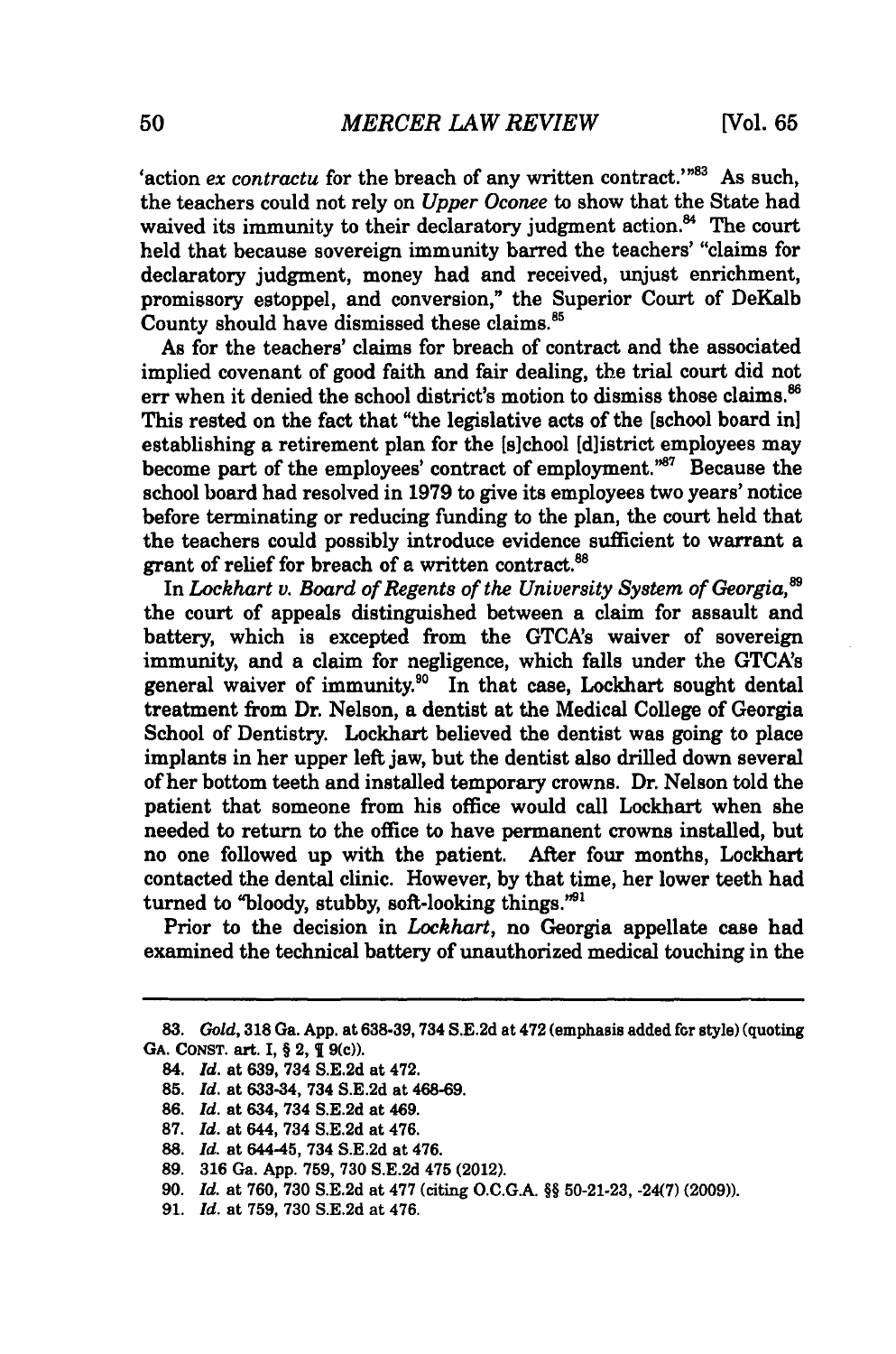context of the GTCA's assault and battery exception.<sup>92</sup> The court of appeals recognized two distinct injuries to Lockhart: **(1)** the unauthorized grinding down of the patient's lower teeth and (2) the failure to ensure removal of the temporary caps in time to prevent damage to the teeth.93

The court then held that the Superior Court of Richmond County was correct in dismissing Lockhart's claim of negligence regarding Dr. Nelson's work on her lower teeth, as that action fell within the purview of the assault and battery exception of the **GTCA.94** Unconvinced **by** the patient's argument that the battery exception applies only to intentional batteries, the court noted that performing unauthorized dental work is a battery sounding in tort.<sup>95</sup>

However, the plaintiff's claim that the defendant failed to follow up and schedule an appointment to remove the temporary caps required a separate analysis. $<sup>36</sup>$  The court stated that "new acts of negligence may</sup> occur" and that a complaint may allege "more than one act of professional negligence resulting in a new injury, where physicians failed timely to warn a patient about preventative measures. $^{797}$  The court held that the doctor's failure to contact the patient for a new appointment and to remove the temporary crowns was not battery; it was negligence, for which the state had waived immunity.<sup>98</sup> As such, the patient had met her burden of establishing a waiver of sovereign immunity.<sup>99</sup>

## VI. **RECENT** LEGISLATION

Although there were over twenty different enactments from the **2013** regular session of the Georgia General Assembly addressing the composition and powers of agencies, the following legislation contains the major highlights:

**1.** There has been established an Agricultural Commodity Commission for Beef. $100$ 

**<sup>92.</sup>** *Id.* at **760, 730 S.E.2d** at **477.**

**<sup>93.</sup>** *Id.* at **761, 730 S.E.2d** at **478.**

<sup>94.</sup> *Id.* at **761-62, 730 S.E.2d** at **478.**

**<sup>95.</sup>** *Id.* at **762, 730 S.E.2d** at **478.**

**<sup>96.</sup>** *Id.* at **763, 730 S.E.2d** at 479.

**<sup>97.</sup>** *Id.* at **763-64, 730 S.E.2d** at 479.

**<sup>98.</sup>** *Id.* at 764, **730 S.E.2d** at **479-80.**

**<sup>99.</sup>** *Id.* at **764-65, 730 S.E.2d** at 480.

**<sup>100.</sup>** Ga. **S.** Bill **97** *§* **1,** Reg. Sess., **2013** Ga. Laws **65** (codified at **O.C.G.A. § 2-8-13** (2000 **&** Supp. **2013)).**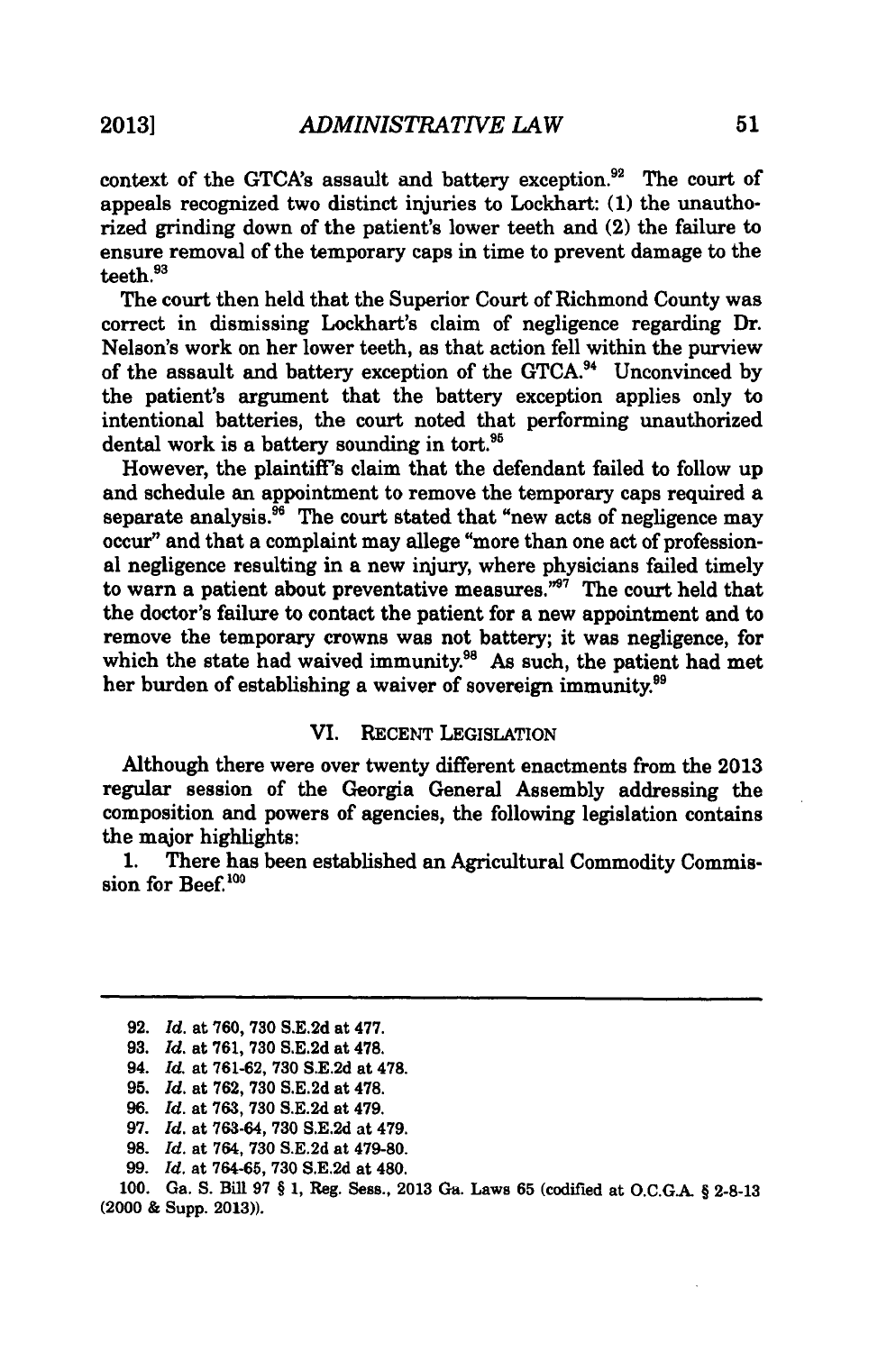2. The Agricultural Commodity Commission for Georgia Grown Products has also been formed.<sup>101</sup>

**3. A** requirement has been imposed upon the Department of Natural Resources that at least three members of the Board of Natural Resources must be included on the board of directors of any nonprofit corporation created by the department.<sup>102</sup>

4. The membership of the Oconee River Greenway Authority has been changed to let counties within the authority's boundaries appoint no more than four residents.<sup>103</sup>

**5.** The Georgia Driver's Education Commission received an extension of the time periods for the imposition of fines funding the commission and for driver education.<sup>104</sup>

**6.** The State Board of Education may now transfer properties held in trust to the Georgia Foundation for Public Education, but only for administrative purposes.<sup>105</sup>

**7.** The Division of Archives and History has been transferred to the University System of Georgia from its prior home at the Office of the Secretary of State.<sup>106</sup>

**8.** There is once again a Career and Technical Education Advisory  $\text{Commission.}^{107}$ <br>9. Public-of

**9.** Public-officer filings and filings **by** candidates and elected officials will now be handled **by** the Georgia Government Transparency and Campaign Finance Commission instead of the Secretary of State.<sup>108</sup>

**10.** The Georgia State Board of Pharmacy and the Georgia Board of Dentistry have been transferred for administrative purposes from the

**<sup>101.</sup>** Ga. H.R. Bill **298 § 1,** Reg. Sess., **2013** Ga. Laws 74 (codified at **O.C.G.A. §§** 2-8-90 to **-105** (Supp. **2013)).**

<sup>102.</sup> Ga. H.R. Bill **381 § 1,** Reg. Sess., **2013** Ga. Laws **269** (codified at **O.C.G.A. § 12-2-6** (2012 **&** Supp. **2013)).**

**<sup>103.</sup>** Ga. H.R. Bill **177 § 1,** Reg. Sess., **2013** Ga. Laws **777** (codified at **O.C.G.A. § 12-3-** 402 (2012 **&** Supp. **2013)).**

<sup>104.</sup> Ga. **S.** Bill **231 § 1,** Reg. Sees., **2013** Ga. Laws 741 (codified at **O.C.G.A. § 15-21- 179** (2012 **&** Supp. **2013)).**

**<sup>105.</sup>** Ga. H.R. Bill **116 §§ 1,** 2, Reg. Sess., **2013** Ga. Laws **769** (codified at **O.C.G.A.** §§ 20-2-14(b), -14.1(a)(3) (2012 & Supp. 2013)).

**<sup>106.</sup>** Ga. H.R. Bill **287** pt. **I, § 1-1,** Reg. Sess., **2013** Ga. Laws 594 (codified at **O.C.G.A. §** 20-3-41 (Supp. **2013)).**

**<sup>107.</sup>** Ga. **S.** Bill **100 § 1,** Reg. Sees., **2013** Ga. Laws **675** (codified at **O.C.G.A. §** 20-14-91 (Supp. **2013)).**

**<sup>108.</sup>** Ga. H.R. Bill 143 **§§ 1, 8,** Reg. Sees., **2013** Ga. Laws **173** (codified at O.C.G.A. **§** 21- **5-6(bX19)** (Supp. **2013)).**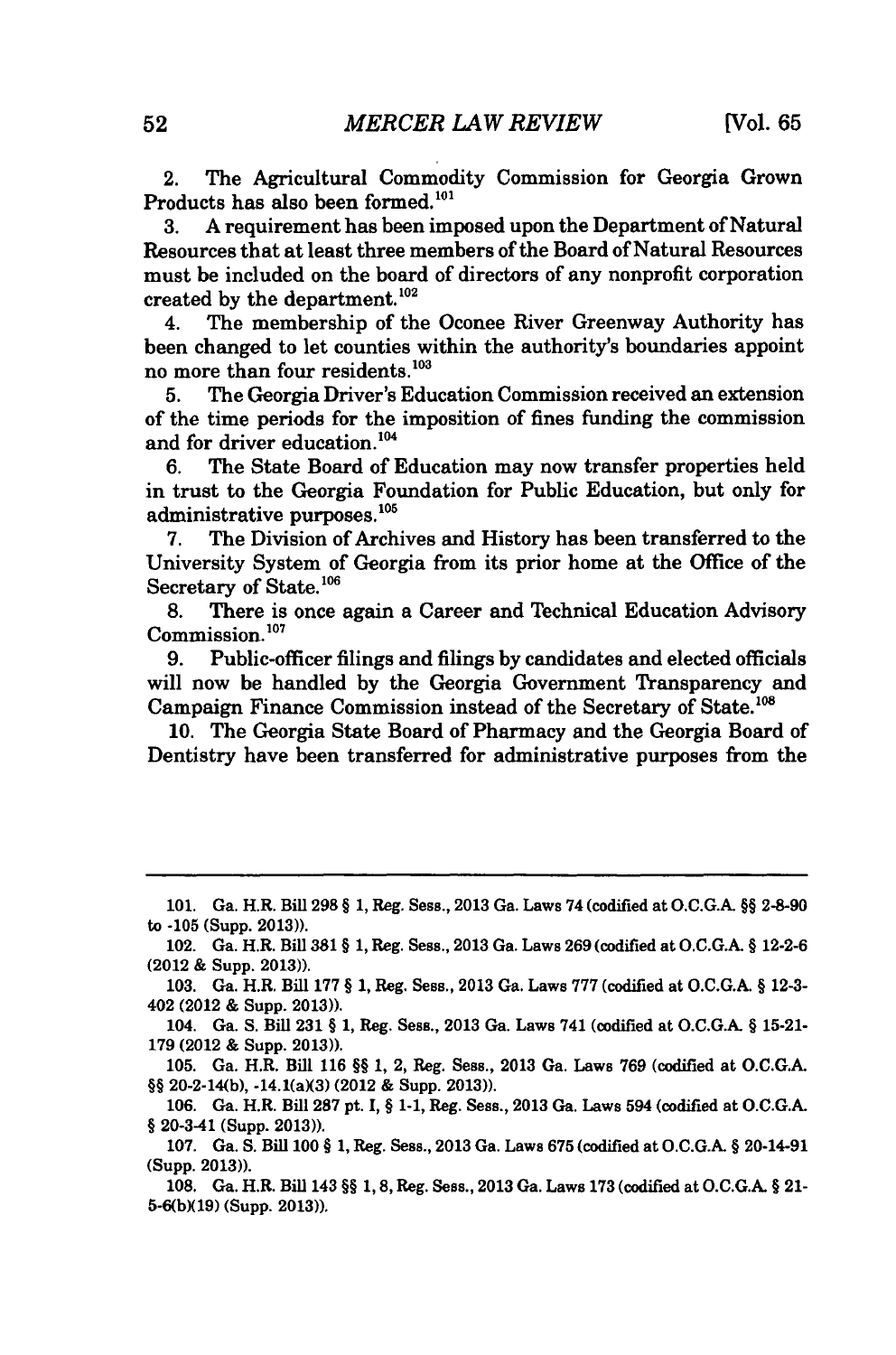Secretary of State to the Department of Community Health, following in the footsteps of similar past health-related transfers.<sup>109</sup>

**11.** There is now created the Federal and State Funded Health Care Financing Programs Overview Committee as a part of the legislative branch of government. $^{110}$ 

12. The Georgia Alzheimer's and Related Dementias State Plan Task Force has now been created.<sup>111</sup>

**13.** The Georgia Workforce Investment Board received amendments, including the creation of local workforce investment boards that will help in assigned areas.<sup>112</sup>

14. There is now a Returning Veterans Task Force to improve services rendered to military service veterans.<sup>113</sup>

**15.** Designated within the Motor Carrier Compliance Division of the Department of Public Safety is a section to be called the Regulatory Compliance Section.<sup>114</sup>

**16.** The Department of Public Safety will now administer the responsibilities given under the federal Unified Carrier Registration Act of **2005** instead of the Department of Revenue.'

**17.** The Georgia Board of Nursing has been updated regarding its membership, and there is no longer a Georgia Board of Examiners of Licensed Practical Nurses.<sup>116</sup>

**18.** An entity to be known as the Invest Georgia Fund has been created to provide a source of capital for start-up ventures.<sup>117</sup>

**109.** Ga. H.R. Bill **132** pt. **1,** *§§* **1-1** to **-17,** and pt. **II,** *§§* 2-1 to -18, 2013 Ga. Laws **192** (codified in various provisions of **O.C.GA.** ch. 26-4, ch. 43-11 (Supp. **2013)).**

**110.** Ga. **S.** Bill **62** *§* **3,** Reg. Sess., **2013** Ga. Laws **1037** (codified at **O.C.GA. § 31-8-210** (Supp. **2013)).**

**111.** Ga. **S.** Bill 14 *§* **1,** Reg. Sess., **2013** Ga. Laws **586** (codified at **O.C.G.A.** *§§* **31-8-301, -302** (Supp. **2013)).**

112. Ga. H.R. Bill **393** *§* 2, Reg. Sess., **2013** Ga. Laws **573** (codified at **O.C.G.A. §§** 34- 14-20, **-28** (Supp. **2013)).**

**113.** Ga. **S.** Bill **76** *§* **1,** Reg. Sess., **2013** Ga. Laws **563** (codified at **O.C.G.A.** *§§* **38-4-90** to **-92** (Supp. **2013)).**

114. Ga. H.R. Bill **323** *§* 2, Reg. Sess., **2013** Ga. Laws **838** (codified at **O.C.G.A.** *§* 40-1- **52** (Supp. **2013)).**

**115.** Ga. H.R. Bill **255** *§* 2, Reg. Sess., **2013** Ga. Laws **756** (codified at **O.C.G.A.** *§* 40-2- 140 (Supp. **2013)).**

**116.** Ga. H.R. Bill **332** *§§* **1, 3,** Reg. Sess., **2013** Ga. Laws 643 (codified at **O.C.G.A.** *§§* 43-26-4, **-32(2), (3)** (Supp. **2013)).**

**117.** Ga. H.R. Bill **318** *§* **5,** Reg. Sess., **2013** Ga. Laws 243 (codified at **O.C.G.A.** *§§* **10- 10-10** to -20 (Supp. **2013)).**